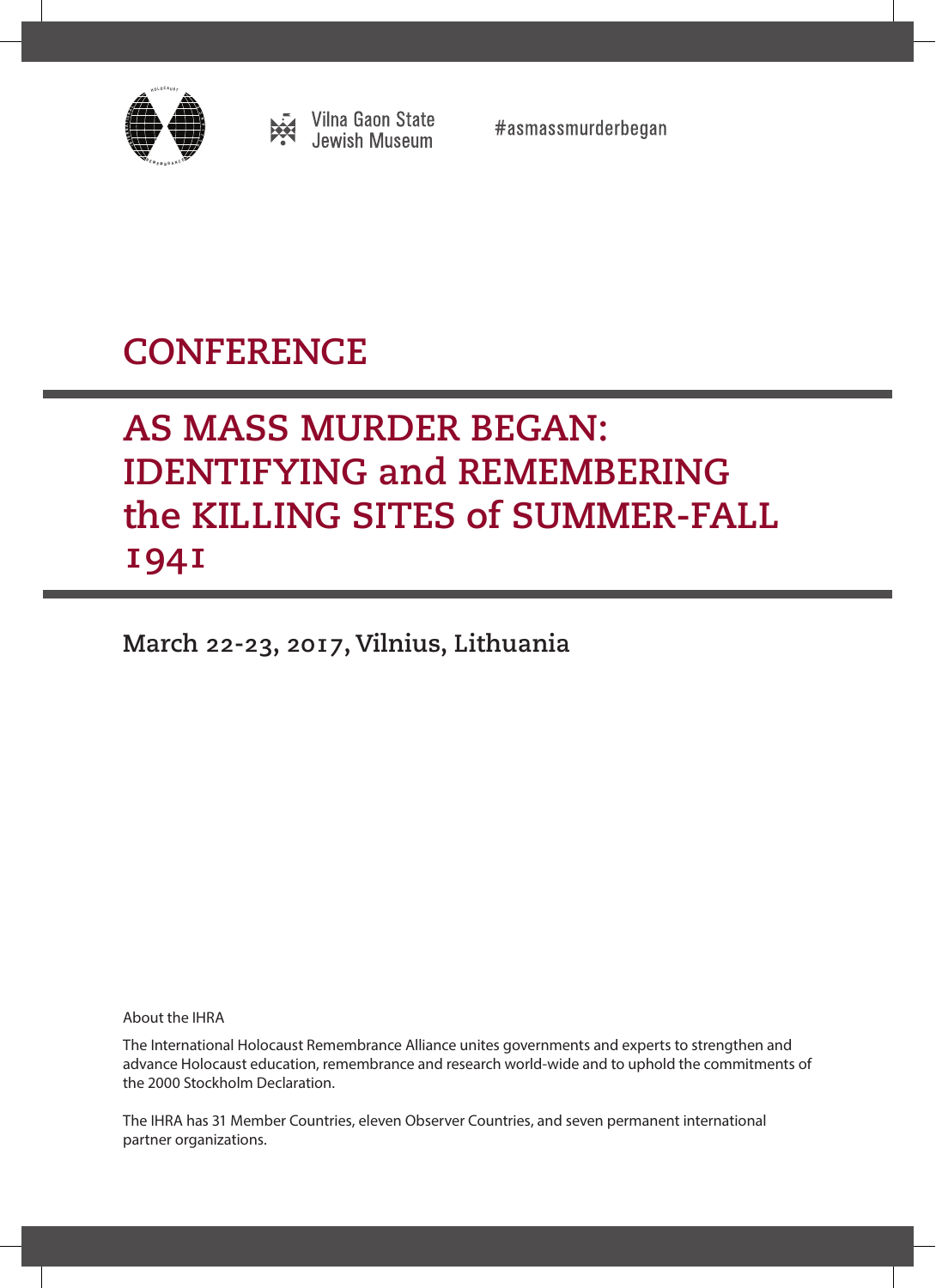

 $#$ asmassmurderbegan

# $1<sup>ST</sup>$  DAY – MARCH 22

# MORNING SESSION

| 8.30-9.00   | <b>Registration of Participants</b>                                                                                                                             |
|-------------|-----------------------------------------------------------------------------------------------------------------------------------------------------------------|
|             | Conference venue: Tolerance Center of Vilna Gaon State Jewish Museum (VGSJM)                                                                                    |
|             | Naugarduko St. 10/2 Vilnius                                                                                                                                     |
| 9.00-9.30   | <b>Opening of the Conference</b>                                                                                                                                |
|             | Welcome speeches:                                                                                                                                               |
|             | Markas Zingeris, Director of Vilna Gaon State Jewish Museum                                                                                                     |
|             | François Wisard, Head of Swiss Delegation to IHRA                                                                                                               |
|             | Piotr Trojański, Chair ad Interim of Killing Sites SC MYWP                                                                                                      |
|             | Moderator: Dr. Kamilė Rupeikaitė                                                                                                                                |
| 9.30-10.15  | Keynote Lecture: Framing the Historical Background and the Broader<br><b>Approach</b>                                                                           |
|             | Dr. Christoph Dieckmann, Fritz Bauer Institute, Frankfurt am Main                                                                                               |
| 10.15-10.30 | <b>Discussion</b>                                                                                                                                               |
| 10.30-10.50 | <b>Coffee Break</b>                                                                                                                                             |
| 10.50-11.30 | Re-discovering Paneriai: Current Research in the Paneriai Mass Killing Site                                                                                     |
|             | Neringa Latvytė-Gustaitienė, VGSJM                                                                                                                              |
|             | Dr. Oksana Valionienė and Saulius Sarcevičius, Lithuanian Institute of History                                                                                  |
| 11.30-13:00 | Presentations and Discussion on Identification (field work, research, archives,                                                                                 |
|             | database)                                                                                                                                                       |
|             | Moderator: Dr. David Silberklang                                                                                                                                |
|             | Participants: Dr. Mikhail Tyaglyy, Ukrainian Center for Holocaust Studies, Kiev                                                                                 |
|             | Adrian Cioflâncă, Romanian Academy's A.D. Xenopol Institute of History<br>Dr. Arkadi Zeltser and Dr. Lea Prais, International Institute for Holocaust Research, |
|             |                                                                                                                                                                 |
|             | <b>Yad Vashem</b>                                                                                                                                               |
|             | Neringa Latvytė-Gustaitienė, VGSJM<br>Alexandra Tcherkasski, Institute for Diaspora Research and Genocide Studies                                               |
|             |                                                                                                                                                                 |
|             | at Ruhr University Bochum                                                                                                                                       |
| 13:00-14:00 | Lunch Break                                                                                                                                                     |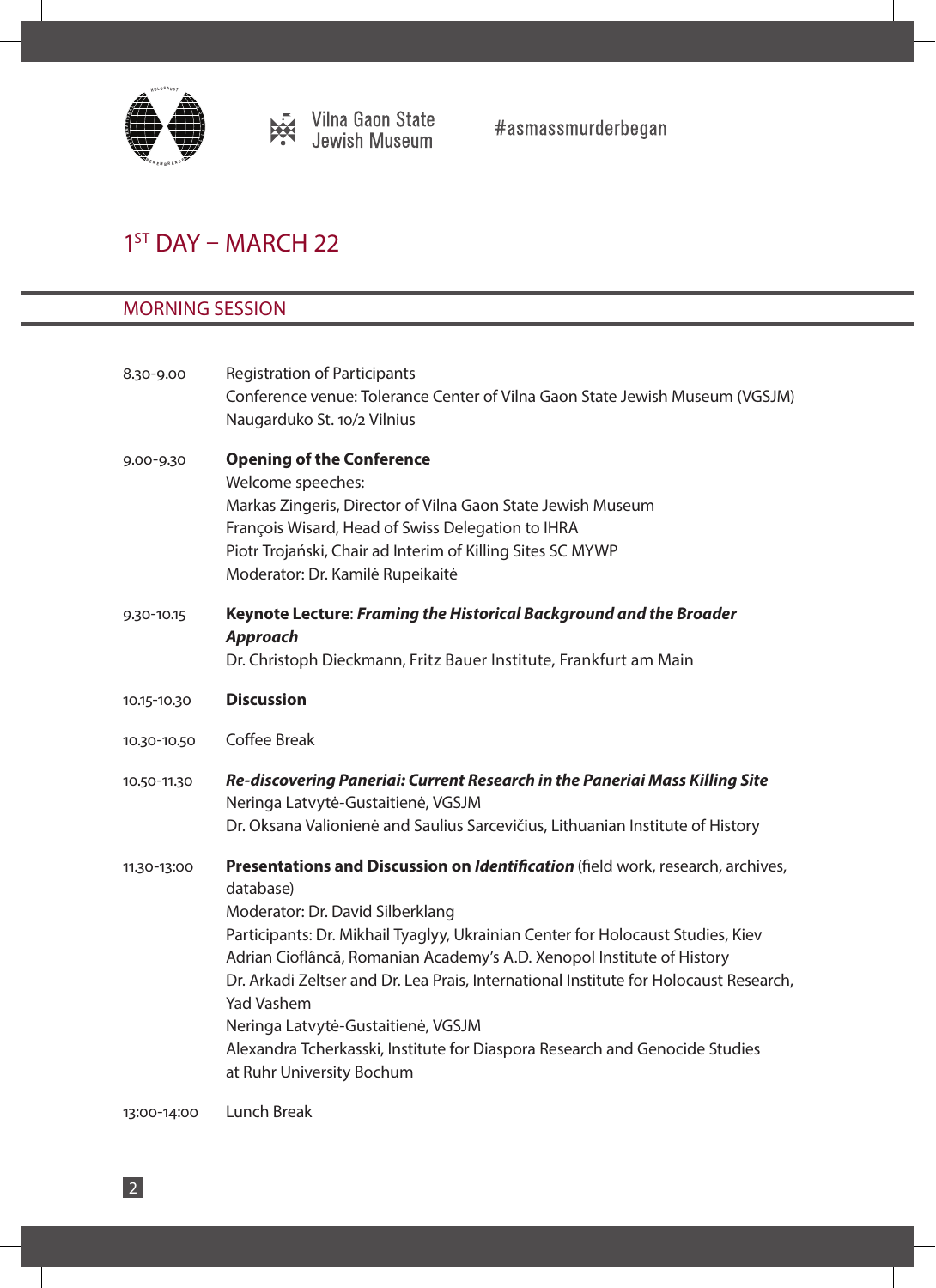

## AFTERNOON SESSION

#### 14:00-15:00 **Market Place**

15:00-16:30 **Presentations and Discussion on** *Marking* (preservation, legal and religious issues) Moderator: Dr. Thomas Lutz Participants: Diana and Michael Lazarus, the Belarus Holocaust Memorial Project Dr. Diana Dumitru, Ion Creanga State University, Moldova Diana Varnaitė, Department of Cultural Heritage under the Ministry of Culture of Lithuania Rabbi Kalev Krelin, Rabbi of Vilnius Choral Synagogue Karina Barkane, Center of Jewish Studies at Latvian University 16.30-17:00 Coffee Break 17:00-18:30 **Presentations and Discussion on** *Commemoration* (remembrance, education) Moderator: Dr. Piotr Trojański Participants: Dr. Karel Berkhoff, NIOD Institute for War, Holocaust and Genocide Studies, Amsterdam Prof. Zoltán Tibori Szabó, Institute for Holocaust and Genocide Studies and

- Babeş-Bolyai University, Cluj, Romania
- Tamara Vershitskaja, Shtetl Routes Project, Belarus;
- Ingrida Vilkienė, Secretariat of the International Commission for the Evaluation of the Crimes of the Nazi and Soviet Occupation Regimes in Lithuania;
- Dr. Ekaterina Makhotina, Rheinischen Friedrich-Wilhelms-Universität Bonn;
- Dr. Olev Liivik, Estonian History Museum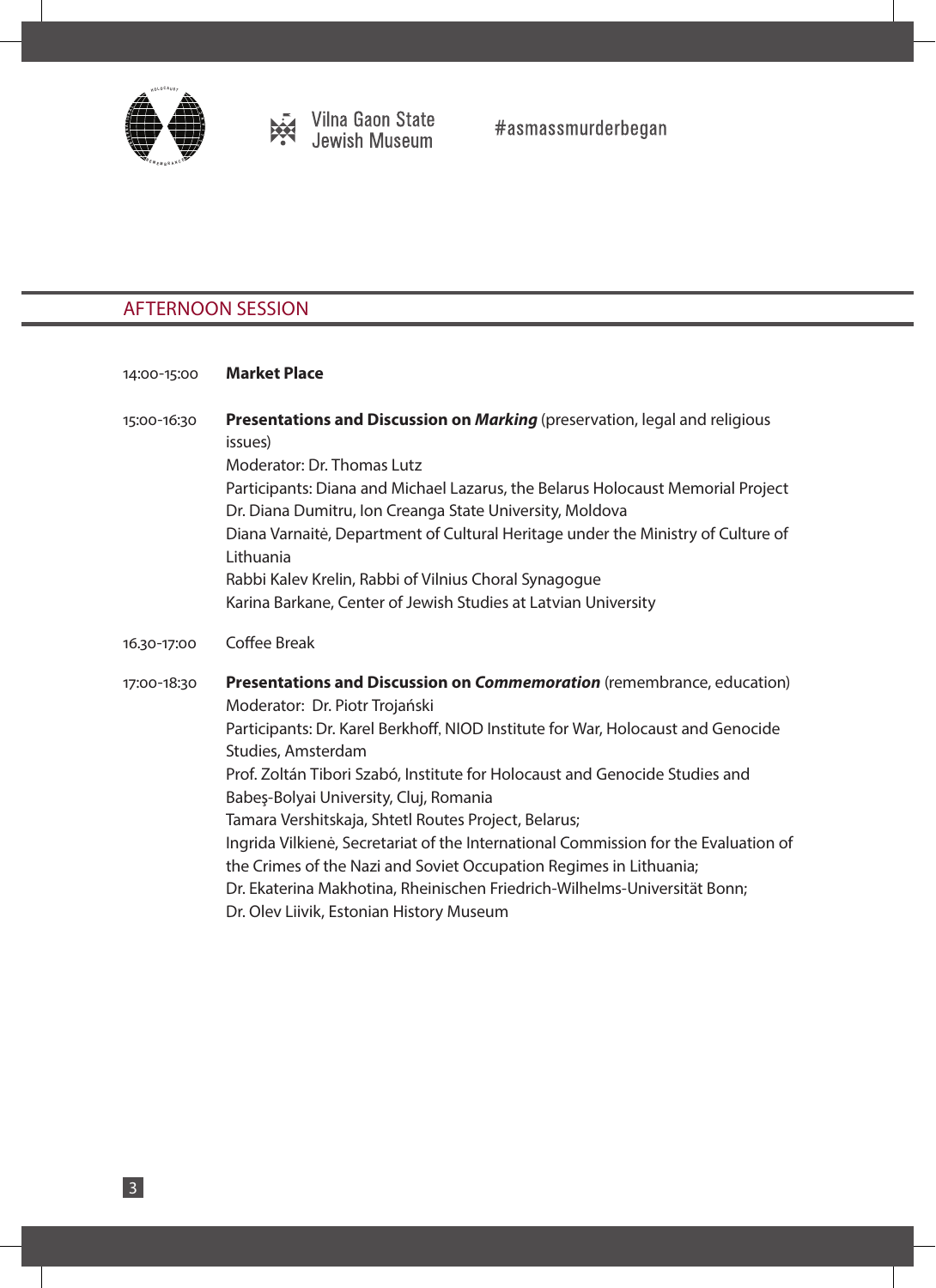

# 2<sup>nd</sup> DAY – MARCH 23

## MORNING SESSION

| 8.30-9.00     | <b>Registration of Participants</b>                                                                                                                     |
|---------------|---------------------------------------------------------------------------------------------------------------------------------------------------------|
| $9.00 - 9.45$ | Keynote Lecture: Liquidation of the Ghetto in Chisinau (Kishinev)<br>Paul Shapiro, Director of International Affairs and Director Emeritus of the Jack, |
|               | Joseph and Morton Mandel Center for Advanced Holocaust Studies, United States<br><b>Holocaust Memorial Museum</b>                                       |
| 9.45-10.00    | <b>Discussion</b>                                                                                                                                       |
| 10.00-10.30   | <b>Coffee Break</b>                                                                                                                                     |
|               | <b>Parallel Workshops:</b>                                                                                                                              |
| 10.30-12.30   | <b>Workshop 1 – Identification</b> (Educational Hall of the Tolerance Center)                                                                           |
|               | Moderators: Irinel Rotariu, Prosecutor's Office of Romania;                                                                                             |
|               | Alexandra Tcherkasski, Institute for Diaspora Research and Genocide Studies at<br>Ruhr University Bochum                                                |
|               | <b>Workshop 2 - Marking</b> (Secretariat of the Tolerance Center)                                                                                       |
|               | Moderators: Agnieszka Nieradko, Research coordinator of Rabbinical Commission<br>for Jewish Cemeteries in Poland;<br>Neringa Latvytė-Gustaitienė        |
|               | Workshop 3 - Commemoration (Main Hall of the Tolerance Center)                                                                                          |
|               | Moderators: Ray Brandon, historian at the foundation "Memorial to the Murdered<br>Jews of Europe";                                                      |
|               | Milda Jakulytė, curator of "Lost Shtetl" Project at Šeduva Jews Memorial Fund                                                                           |

12.30-13.30 Lunch Break

## AFTERNOON SESSION

4

- 13.30 14.30 **Workshops continued**
- 14.30-16.00 **Marketplace** 14.30 -16.00 Optional tour through the exhibitions of the Tolerance Center